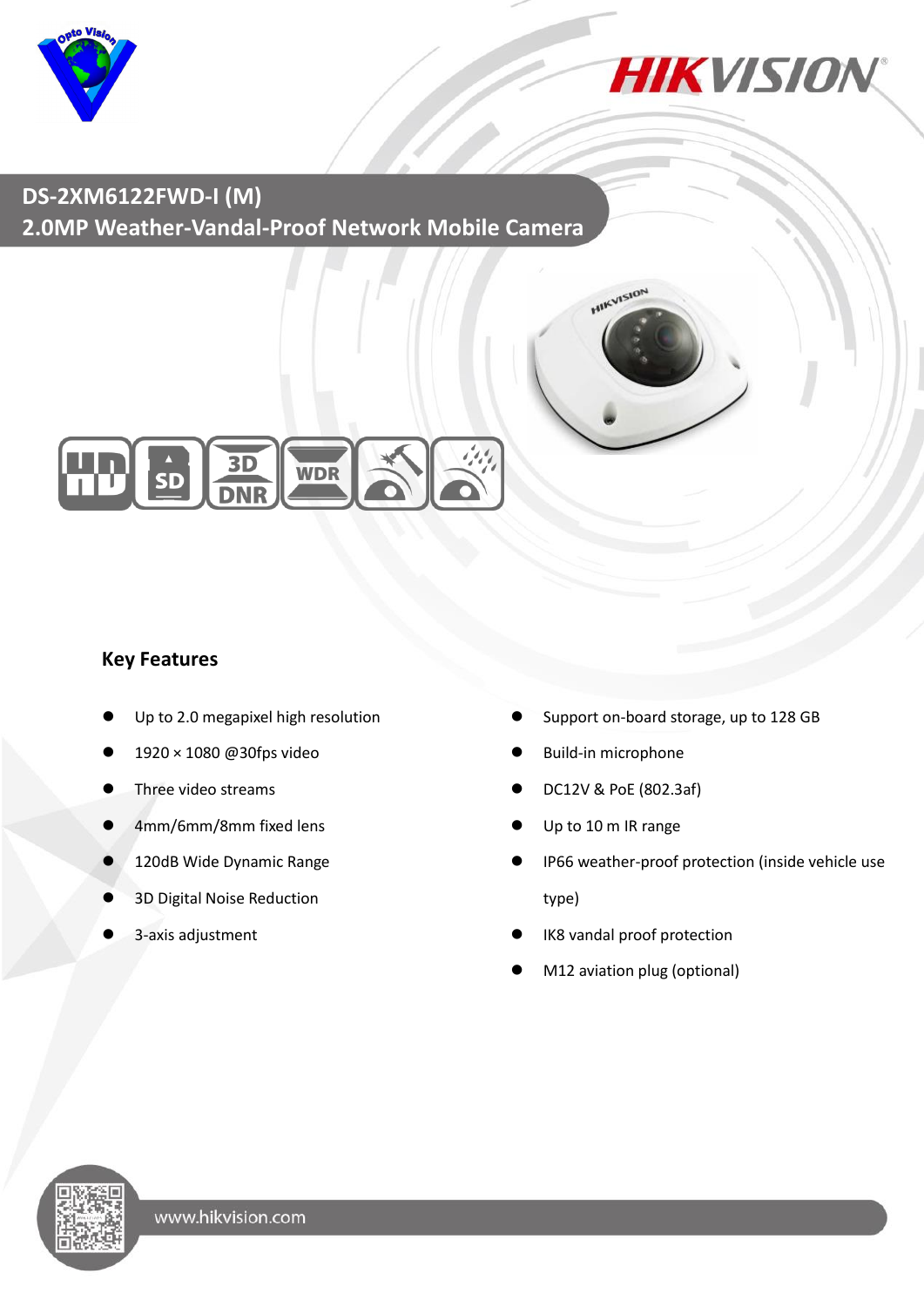

# **Specifications**

X

| Camera                             |                                                                                                                                                                                                |  |
|------------------------------------|------------------------------------------------------------------------------------------------------------------------------------------------------------------------------------------------|--|
| Image Sensor                       | 1/2.7" Progressive Scan CMOS                                                                                                                                                                   |  |
| Min. Illumination                  | 0.01Lux @ (F1.2, AGC ON), 0 Lux with IR                                                                                                                                                        |  |
| Shutter Speed                      | 1/3 s to 1/100,000 s                                                                                                                                                                           |  |
| Slow Shutter                       | Support                                                                                                                                                                                        |  |
| Lens                               | 4 mm, horizontal field of view 90° [6 mm (53.9°), 8 mm (37.9°), optional]                                                                                                                      |  |
| Lens Mount                         | M12                                                                                                                                                                                            |  |
| Day & Night                        | IR cut filter                                                                                                                                                                                  |  |
| <b>DNR</b>                         | 3D DNR                                                                                                                                                                                         |  |
| Wide Dynamic Range                 | 120dB                                                                                                                                                                                          |  |
| 3-Axis Adjustment                  | Pan: -30° to 30°, Tilt: 0° to 80°, Rotate: 0° to 360°                                                                                                                                          |  |
| <b>Compression Standard</b>        |                                                                                                                                                                                                |  |
| Video Compression                  | Main stream: H.265/H.264<br>Sub stream: H.265/H.264/MJPEG<br>Third stream: H.265/H.264                                                                                                         |  |
| H.264 Type                         | Baseline Profile/Main Profile/High Profile                                                                                                                                                     |  |
| $H.264+$                           | Main stream supports                                                                                                                                                                           |  |
| H.265 Type                         | Main Profile                                                                                                                                                                                   |  |
| $H.265+$                           | Main stream supports                                                                                                                                                                           |  |
| Video Bit Rate                     | 256 Kbps to 16 Mbps                                                                                                                                                                            |  |
| <b>Audio Compression</b>           | G.711/G.722.1/G.726/MP2L2/PCM                                                                                                                                                                  |  |
| Audio Bit Rate                     | 64Kbps(G.711)/16Kbps(G.722.1)/16Kbps(G.726)/32-192Kbps(MP2L2)                                                                                                                                  |  |
| <b>Image</b>                       |                                                                                                                                                                                                |  |
| Max. Resolution                    | $1920 \times 1080$                                                                                                                                                                             |  |
| Main Stream                        | 50Hz: 25fps (1920 × 1080, 1280 × 960, 1280×720)<br>60Hz: 30fps (1920 × 1080, 1280 × 960, 1280×720)                                                                                             |  |
| Sub Stream                         | 50Hz: 25fps (704 × 576, 640 × 480, 352 × 288, 320 × 240)<br>60Hz: 30fps (704 × 480, 640 × 480, 352 × 240, 320 × 240)                                                                           |  |
| <b>Third Stream</b>                | 50Hz: 25fps (1920 × 1080, 1280 × 960, 1280 × 720, 704 × 576, 640 × 480, 352 × 288, 320 × 240)<br>60Hz: 30fps (1920 × 1080, 1280 × 960, 1280 × 720, 704 × 480, 640 × 480, 352 × 240, 320 × 240) |  |
| Image Enhancement                  | BLC/HLC/3D DNR/Defog/EIS                                                                                                                                                                       |  |
| <b>Image Settings</b>              | Support rotate mode. Brightness, contrast, saturation, and sharpness are adjustable via web<br>browser and client software                                                                     |  |
| ROI (Region of Interest)           | Support 4 fixed region for each stream, or face dynamic tracking                                                                                                                               |  |
| <b>Target Cropping</b>             | Support                                                                                                                                                                                        |  |
| Day/Night Switch                   | Day/Night/Auto/Scheduled                                                                                                                                                                       |  |
| Picture Overlay                    | LOGO picture can be overlaid on video with $128 \times 128$ , 24 bit bmp format                                                                                                                |  |
| <b>Audio</b>                       |                                                                                                                                                                                                |  |
| <b>Environment Noise Filtering</b> | Support                                                                                                                                                                                        |  |
| Audio I/O                          | Support                                                                                                                                                                                        |  |
| Sampling Rate                      | Max. 48kHz                                                                                                                                                                                     |  |
| <b>Network</b>                     |                                                                                                                                                                                                |  |
| Network Storage                    | NAS (Support NFS, SMB/CIFS), Built-in Micro SD/SDHC/SDXC card slot, up to 128 GB                                                                                                               |  |
|                                    |                                                                                                                                                                                                |  |